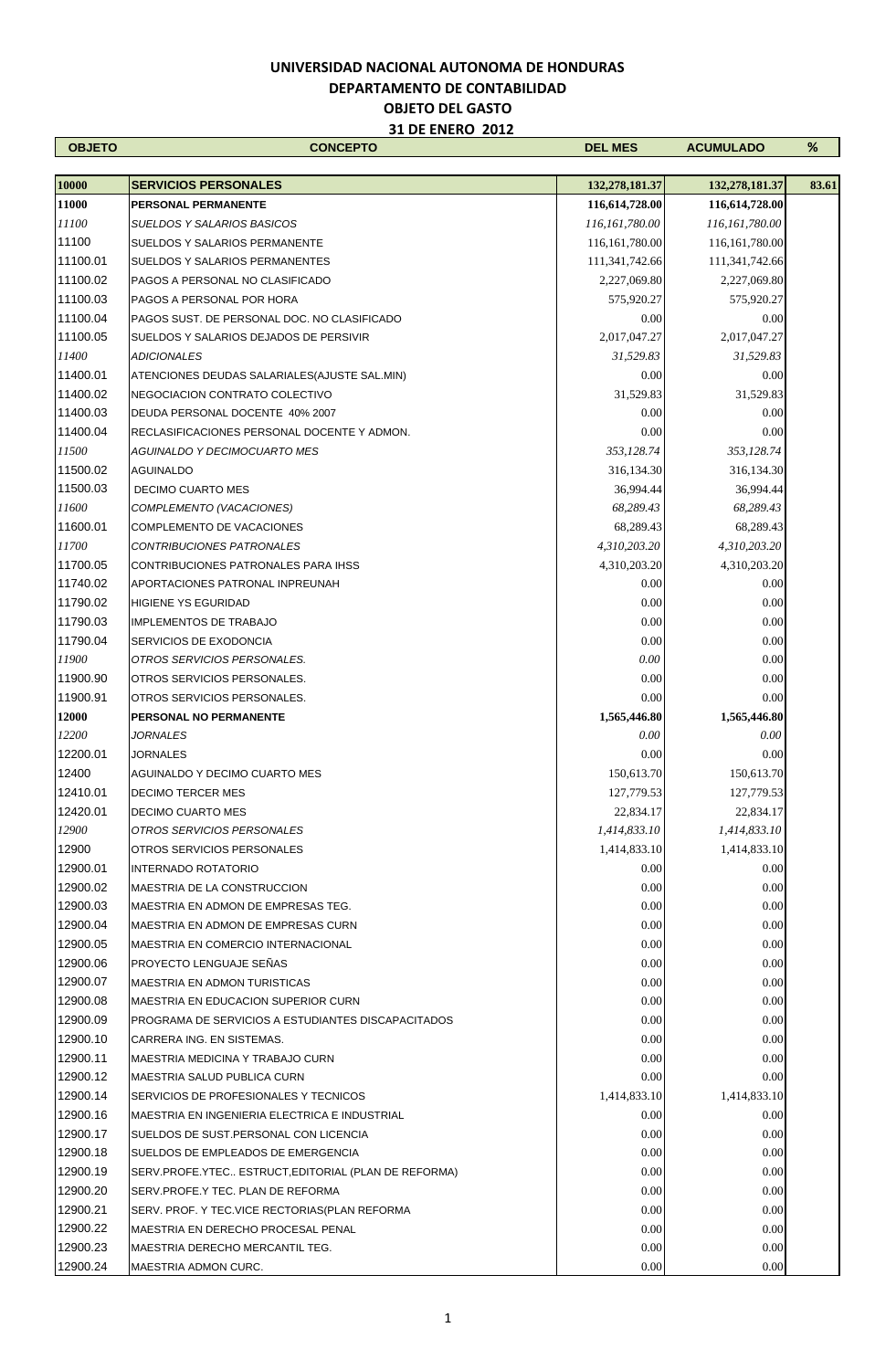| <b>OBJETO</b>  | <b>CONCEPTO</b>                                                            | <b>DEL MES</b>           | <b>ACUMULADO</b>         | %    |
|----------------|----------------------------------------------------------------------------|--------------------------|--------------------------|------|
|                |                                                                            |                          |                          |      |
| 12900.25       | MAESTRIA EN EDUCACION SUPERIOR CURC                                        | 0.00                     | 0.00                     |      |
| 12900.26       | SUELDOS DE SUST, PERSONAL CON INCAPACIDAD                                  | 0.00                     | 0.00                     |      |
| 12900.27       | <b>MAESTRIA DERECHO MERCANTIL CURN</b>                                     | 0.00                     | 0.00                     |      |
| 12900.31       | SERVICOS TECNICOS SISTEMA DE ADMICION                                      | 0.00                     | 0.00                     |      |
| 14000          | <b>RETRIBUCIONES EXTRAORDINARIAS</b>                                       | 26,722.27                | 26,722.27                |      |
| 14100          | <b>HORAS EXTRAORIDINARIAS</b>                                              | 26,722.27                | 26,722.27                |      |
| 14100          | RETRIBUCIONES EXTRAORDINARIAS                                              | 26,722.27                | 26,722.27                |      |
| 14100.01       | <b>HORAS EXTRAORDINARIAS</b>                                               | 26,722.27                | 26,722.27                |      |
| 15000          | <b>ASISTENCIA SOCIAL AL PERSONAL</b>                                       | 962,311.13               | 962,311.13               |      |
| 15100          | ASISTENCIAS SOCIALES VARIAS                                                | 962,311.13               | 962,311.13               |      |
| 15100          | ASISTENCIA SOCIAL VARIAS                                                   | 962,311.13               | 962,311.13               |      |
| 15100.01       | ASISTENCIA SOCIAL VARIAS                                                   | 962,311.13               | 962,311.13               |      |
| 15900          | OTROS ASISTENCIAS SOCIALES AL PERSONAL                                     | 0.00                     | 0.00                     |      |
| 15900.01       | AÑO SABATICO                                                               | 0.00                     | 0.00                     |      |
| 15900.02       | COMPENSACION EXTRAORDINARIA TERCER PERIODO INTENSIVO                       | 0.00                     | 0.00                     |      |
| 15900.03       | <b>CURSOS INTERSEMESTRALES (MEDICINA)</b>                                  | 0.00                     | 0.00                     |      |
| 16000          | <b>BENEFICIOS Y COMPENSACIONES</b>                                         | 8,798,769.97             | 8,798,769.97             |      |
| 16000          | <b>BENEFICIOS Y COMPENSACIONES</b>                                         | 0.00                     | 0.00                     |      |
| 16000.01       | INDEMNIZACIONES POR CAUSA DE MUERTE                                        | 0.00                     | 0.00                     |      |
| 16000.02       | PRESTAMOS CLAUSULA 117 Y 121                                               | 0.00                     | 0.00                     |      |
| 16100          | PRESTACIONES LABORALES                                                     | 8,798,769.97             | 8,798,769.97             |      |
| 16100.01       | PRESTACIONES LABORALES.                                                    | 7,894,353.63             | 7,894,353.63             |      |
| 16100.02       | <b>DEMANDAS JUDICIALES</b>                                                 | 904,416.34               | 904,416.34               |      |
| 20000          | <b>SERVICIOS NO PERSONALES</b>                                             | 7,346,634.29             | 7,346,634.29             | 4.64 |
| 21000          | <b>SERVICIOS BASICOS</b>                                                   | 2,247,987.09             | 2,247,987.09             |      |
| 21100          | <b>ENERGIA ELECTRICA</b>                                                   | 1,743,227.34             | 1,743,227.34             |      |
| 21100.01       | <b>ENERGIA ELECTRICA</b>                                                   | 1,743,227.34             | 1,743,227.34             |      |
| 21200          | AGUA                                                                       | 335,018.20               | 335,018.20               |      |
| 21200.01       | <b>AGUA</b>                                                                | 335,018.20               | 335,018.20               |      |
| 21300          | GAS                                                                        | 0.00                     | 0.00                     |      |
| 21300.01       | GAS                                                                        | 0.00                     | 0.00                     |      |
| 21400          | <b>COMUNICACIONES</b>                                                      | 169,741.55               | 169,741.55               |      |
| 21400.01       | TELEFONOS                                                                  | 149,285.87               | 149,285.87               |      |
| 21400.02       | CELULAR                                                                    | 9,764.13                 | 9,764.13                 |      |
| 21400.03       | <b>TELEFAX</b>                                                             | 0.00                     | 0.00                     |      |
| 21400.04       | <b>TELEGRAFO PUBLICOS</b>                                                  | 0.00                     | 0.00                     |      |
| 21400.05       | OTROS SERVICIOS BASICOS N.C.                                               | 5,640.16                 | 5,640.16                 |      |
| 21410.01       | <b>CORREO POSTAL</b>                                                       | 5,051.39                 | 5,051.39                 |      |
| 22000          | <b>ALQUILERES Y DERECHOS</b>                                               | 506,768.50               | 506,768.50               |      |
| 22100          | ALQUILER DE EDIFICIOS Y LOCALES                                            | 333,018.50               | 333,018.50               |      |
| 22100.01       | ALQUILERES DE EDIFICIOS Y LOCALES                                          | 333,018.50               | 333,018.50               |      |
| 22200          | ALQUILER DE EQUIPO Y MAQUINARIA                                            | 17,650.00                | 17,650.00                |      |
| 22200.02       | ALQUILERES DE MAQUINA Y MEDIOS DE TRANSPORTE                               | 9,000.00                 | 9,000.00                 |      |
| 22200.05       | ALQUILER EQUIPO DE COMPUTACION                                             | 0.00                     | 0.00                     |      |
| 22200.06       | ALQUILER EQUIPO DE OFICINA Y MUEBLES                                       | 3,000.00                 | 3,000.00                 |      |
| 22200.07       | ALQUILER EQUIPO DE COMUNICACIÓN                                            | 5,650.00                 | 5,650.00                 |      |
| 22900<br>22900 | OTROS ALQUILERES Y DERECHOS                                                | 156,100.00               | 156,100.00               |      |
| 22900.01       | OTROS ALQUILERES                                                           | 156,100.00               | 156,100.00               |      |
| 23000          | OTROS ALQUILERES Y DERECHOS<br><b>MANTENIMIENTO, REPARACION Y LIMPIEZA</b> | 156,100.00<br>460,555.28 | 156,100.00<br>460,555.28 |      |
| 23100          | MANTENIMIENTO Y REPARACION DE EDIFICIOS Y VIVIENDAS                        | 303,901.13               | 303,901.13               |      |
| 23100          | MANTENIMIENTO YREPARACION DE EDIFICIOS Y LOCALES                           | 303,901.13               | 303,901.13               |      |
| 23100.01       | MANTENIMIENTO Y REPARACION DE EDIFIC.Y LOCALES.                            | 303,901.13               | 303,901.13               |      |
| 23200          | MANTENIMIENTO Y REPARAC. DE EQUIPO DE CONSTRUC.                            | 3,240.46                 | 3,240.46                 |      |
| 23200.01       | MANTENIMIENTO Y REPARACION DE EQUIPO DE CONSTRUCCION                       | 3,240.46                 | 3,240.46                 |      |
| 23300          | MANTENIMIENTO Y REPARACION MAQUINARIA Y EQUIPO                             | 73,723.69                | 73,723.69                |      |
| 23300          | MANTENIMIENTO Y REPARACION DE OTROS EQUIPOS                                | 73,723.69                | 73,723.69                |      |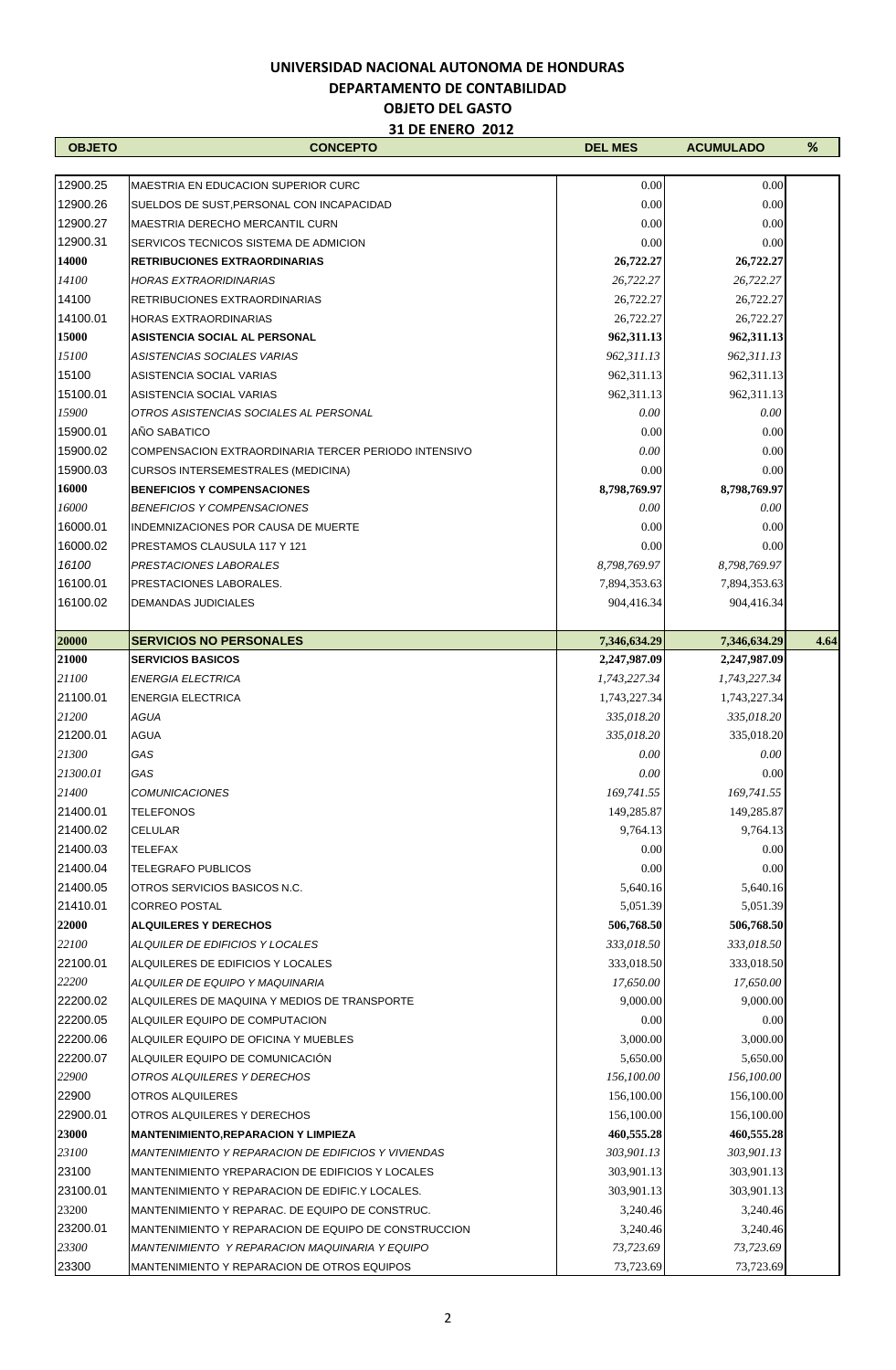| <b>OBJETO</b> | <b>CONCEPTO</b>                                           | <b>DEL MES</b> | <b>ACUMULADO</b> | ℅ |
|---------------|-----------------------------------------------------------|----------------|------------------|---|
|               |                                                           |                |                  |   |
| 23300.03      | MANTEN. Y REPARACION EQUIPO SANITARIO EDUC.               | 0.00           | 0.00             |   |
| 23300.05      | MANTEN. Y REPARACION EQUIPO DE COMPUTACION                | 6,279.99       | 6,279.99         |   |
| 23300.09      | MANTENIMIENTO Y REPARACION DE OTROS EQUIPOS               | 67,443.70      | 67,443.70        |   |
| 23400         | OTROS MANTENIMIENTOS YREPARACIONES                        | 26,350.00      | 26,350.00        |   |
| 23400         | MANTENIMIENTO Y REP.EQUIPOS VARIOS                        | 26,350.00      | 26,350.00        |   |
| 23400.01      | MANT Y REPARACION DE EQUIPO VARIOS                        | 26,350.00      | 26,350.00        |   |
| 23500         | LIMPIEZA, ASEO Y FUMIGACION                               | 53,340.00      | 53,340.00        |   |
| 23500.01      | LIMPIEZA ASEO Y FUMIGACION                                | 53,340.00      | 53,340.00        |   |
| 24000         | <b>SERVICIOS PROFESIONALES</b>                            | 655,151.72     | 655, 151.72      |   |
| 24200         | ESTUDIOS INVEST. ANALISIS DE FACTIBILIDAD.                | 346,257.01     | 346,257.01       |   |
| 24200         | ESTUDIOS INVESTIACION Y ANALISIS DE FACTIILIDAD           | 140,861.48     | 140,861.48       |   |
|               |                                                           |                |                  |   |
| 24200.01      | ESTUDIOS INVESTISTACIÓN Y ANALISIS DE FACTIBILIDAD        | 140,861.48     | 140,861.48       |   |
| 24300         | SERVICIOS TECNICOS Y PROFESIONALES JURIDICOS              | 0.00           | 0.00             |   |
| 24300         | <b>SERVICIOS JURIDICOS</b>                                | 0.00           | 0.00             |   |
| 24300.01      | SERVICIOS TEC. Y PROF. JURIDICIOS                         | 0.00           | 0.00             |   |
| 24500         | SERVICIOS TECNICOS Y PROFESIONALES DE CAPAC.              | 205.395.53     | 205,395.53       |   |
| 24500         | SERVICIOS DE CAPACITACION                                 | 205,395.53     | 205,395.53       |   |
| 24500.01      | SERVICIOS TECNICOS Y PROFE. DE CAPACITACION.              | 205, 395.53    | 205,395.53       |   |
| 24600         | SERVICIOS TECN.Y PROFES, DE INFORM, Y SISTEMAS DE         | 0.00           | 0.00             |   |
| 24600         | SERVICIOS DE INFORMATICA Y SISTEMA DE COMPUTAIRZADOS      | 0.00           | 0.00             |   |
| 24600.01      | SERVICIOS DE INFORMATICA Y SISTEMA COMPUTARIZADAS         | 0.00           | 0.00             |   |
| 24900         | OTROS SERVICIOS TECNICOS Y PROFESIONALES N.C.             | 308,894.71     | 308,894.71       |   |
| 24900         | OTROS SERVICIOS TECNICOS Y PROFESIONALES.                 | 308,894.71     | 308,894.71       |   |
| 24900.01      | OTROS SERVICIOS TECNICOS Y PROFESIONALIZADOS              | 308,894.71     | 308,894.71       |   |
| 24900.02      | OTROS SERVICIOS NO PERSONALES                             | 0.00           | 0.00             |   |
| 24900.03      | OTROS SERV. TEC. Y PROF. REST. REGISTRO (PLAN DE REFORMA) | 0.00           | 0.00             |   |
| 24900.04      | OTROS SERV. VICE RECTORIAS (PLAN DE REFORMA)              | 0.00           | 0.00             |   |
| 24900.05      | PLAN MAESTRO. DE DES. INFRAESTRUCTURA FISICA              | 0.00           | 0.00             |   |
| 24900.06      | AUTOEVALUACION Y EVALUACION DE LAS CARRERAS               | 0.00           | 0.00             |   |
| 24900.07      | <b>INVESTIGACION CIENTIFICA</b>                           | 0.00           | 0.00             |   |
| 24900.08      | VINCULACION UNIVERSIDAD SOCIEDAD                          | 0.00           | 0.00             |   |
| 24900.09      | DESARROLLO DOCENTE                                        | 0.00           | 0.00             |   |
| 24900.10      | <b>EDUCACION SUPERIOR</b>                                 | 0.00           | 0.00             |   |
| 24900.11      | DESARROLLO CENTROS REGIONALES                             | 0.00           | 0.00             |   |
| 24900.12      | DESARROLLO CULTURALES                                     | 0.00           | 0.00             |   |
| 24900.13      | ESTRUCTURA UNIVERSITARIA                                  | 0.00           | 0.00             |   |
| 24900.14      |                                                           | 0.00           | 0.00             |   |
| 24900.15      | DESARROLLO CURRICULAR                                     | 0.00           |                  |   |
|               | <b>REORGANIZACION SUED</b>                                |                | 0.00             |   |
| 24900.16      | <b>DESARROLLO ESTUDIANTIL</b>                             | 0.00           | 0.00             |   |
| 24900.17      | <b>FINANCIAMIENTO Y PRESUPUESTO</b>                       | 0.00           | 0.00             |   |
| 24900.18      | DESARROLLO DE LAS TICS                                    | 0.00           | 0.00             |   |
| 24900.19      | FORTALECIMIENTO CARRERA DOCENTE                           | 0.00           | 0.00             |   |
| 24900.20      | SISTEMAS DE ESTUDIOS DE POST-GRADOS                       | 0.00           | 0.00             |   |
| 24900.21      | SISTEMAS DE ADMISION                                      | 0.00           | 0.00             |   |
| 24900.22      | ESTUDIOS DE OFERTA Y DEMANDA EDUCATIVA                    | 0.00           | 0.00             |   |
| 24900.23      | SOCIACILIZACION NORMATIVA LEGAL                           | 0.00           | 0.00             |   |
| 24900.24      | INSTITUTO DE INVEST.EDUCATIVA                             | 0.00           | 0.00             |   |
| 24900.25      | FORTALECIMIENTO EDIT.UNIVERSITARIA                        | 0.00           | 0.00             |   |
| 24900.26      | SISTEMAS DE EDUCACION GERENCIAL.                          | 0.00           | 0.00             |   |
| 24900.27      | FORTALECIMIENTO DE ORG.ESTUDIANTIL                        | 0.00           | 0.00             |   |
| 24900.28      | FOTALECIMIENTO DE VENTA DE SERVICIOS                      | 0.00           | 0.00             |   |
| 24900.29      | FORTALECIMIENTO SIST.BIBLIOTECARIO                        | 0.00           | 0.00             |   |
| 25000         | <b>SERVICIOS COMERCIALES Y FINANCIEROS</b>                | 730,515.82     | 730,515.82       |   |
| 25100         | <b>SERVICIOS DE TRANSPORTE</b>                            | 174,551.90     | 174,551.90       |   |
| 25100.01      | <b>SERVICIOS DE TRANSPORTE</b>                            | 89,659.41      | 89,659.41        |   |
| 25100.02      | SERVICIO DE TRANSPORTE EVENTUALES                         | 84,892.49      | 84,892.49        |   |
| 25200         | SERVICIOS DE ALMACENAMIENTO                               | 0.00           | 0.00             |   |
| 25200.01      | SERVICIOS DE ALMACENAMIENTO                               | 0.00           | 0.00             |   |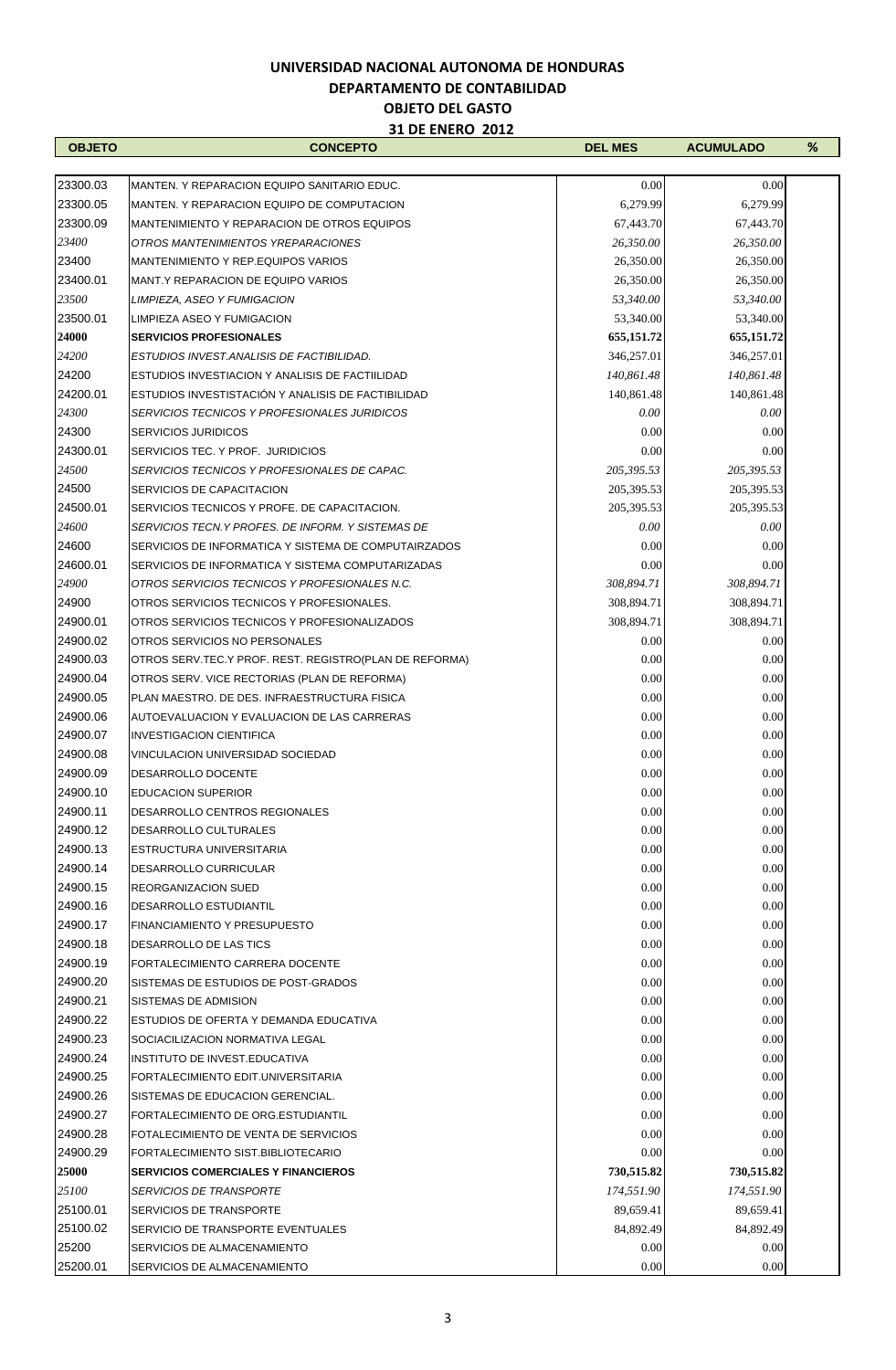$\mathbf{r}$ 

| <b>OBJETO</b>     | <b>CONCEPTO</b>                                          | <b>DEL MES</b>     | <b>ACUMULADO</b>         | %    |
|-------------------|----------------------------------------------------------|--------------------|--------------------------|------|
|                   |                                                          |                    |                          |      |
| 25300             | IMPRENTA, PUBLIC. Y REPRODUC.                            | 279,229.23         | 279,229.23               |      |
| 25300.01          | IMPRENTA PUBLIC.Y REPRODUCCION                           | 279,229.23         | 279,229.23               |      |
| 25400             | PRIMAS Y GASTOS DE SEGUROS                               | 1,902.74           | 1,902.74                 |      |
| 25400.01          | <b>PRIMAS Y GASTOS DE SEGUROS</b>                        | 1,902.74           | 1,902.74                 |      |
| 25500             | <b>COMISION Y GASTOS BANCARIOS</b>                       | 1,084.00           | 1,084.00                 |      |
| 25500.01          | <b>COMISION Y GASTOS BANCARIOS</b>                       | 1,084.00           | 1,084.00                 |      |
| 25600             | PUBLICIDAD Y PROPAGANDA                                  | 162,826.92         | 162,826.92               |      |
| 25600.01          | PUBLICIDAD Y PROPAGANDA                                  | 162,826.92         | 162,826.92               |      |
| 25700             | <b>SERVICIOS DE INTERNET</b>                             | 2,348.29           | 2,348.29                 |      |
| 25700.01          | <b>SERVICIOS DE INTERNET</b>                             | 2,348.29           | 2,348.29                 |      |
| 25900             | OTROS SERVICIOS COMERCIALES Y FINANCIEROS N.C.           | 108,572.74         | 108,572.74               |      |
| 25900             | OTROS SERVICIOS COMERCIALES Y FINANCIEROS                | 108,572.74         | 108,572.74               |      |
| 25900.01          | OTROS SERVICIOS COMERCIALES Y FINANCIEROS N.C.           | 108,572.74         | 108,572.74               |      |
| 26000             | <b>PASAJES, VIATICOS Y OTROS GASTOS DE VIAJE</b>         | 948,265.93         | 948,265.93               |      |
| 26100<br>26100.01 | <b>PASAJES</b>                                           | 154,613.88         | 154,613.88               |      |
| 26100.02          | <b>PASAJES NACIONALES</b><br>PASAJES AL EXTERIOR         | 25,391.00          | 25,391.00                |      |
| 26100.04          | OTROS GASTOS DE PASAJE                                   | 129,222.88         | 129,222.88               |      |
| 26200             | <b>VIATICOS</b>                                          | 0.00<br>793,652.05 | 0.00                     |      |
| 26200.01          | VIATICOS NACIONALES Y OTROS GASTOS DE VIAJE              | 782,906.64         | 793,652.05<br>782,906.64 |      |
| 26200.02          | VIATICOS AL EXTERIOR Y OTROS GASTOS DE VIAJE             | 10,745.41          | 10,745.41                |      |
| 26200.03          | TRANSPORTE Y OTROS GASTOS DE VIAJE                       | 0.00               | 0.00                     |      |
| 27000             | <b>MULTAS Y RECARGOS Y GASTOS JUDICIALES</b>             | 1,265.00           | 1,265.00                 |      |
| 27200             | <b>DERECHOS Y TASAS</b>                                  | 0.00               | 0.00                     |      |
| 27200.01          | <b>DERECHOS Y TASAS</b>                                  | 0.00               | 0.00                     |      |
| 27300             | <b>MULTAS Y RECARGOS</b>                                 | 1,265.00           | 1,265.00                 |      |
| 27300.01          | <b>MULTAS Y RECARGOS</b>                                 | 1,265.00           | 1,265.00                 |      |
| 27400             |                                                          | 0.00               | 0.00                     |      |
| 27400.01          | <b>CANONES Y REGALIAS</b>                                | 0.00               | 0.00                     |      |
| 27500             | <b>GASTOS JUDICIALES</b>                                 | 0.00               | 0.00                     |      |
| 27500.01          | <b>GASTOS JUDICIALES</b>                                 | 0.00               | 0.00                     |      |
| 29000             | <b>OTROS SERVICIOS NO PERSONALES</b>                     | 1,796,124.95       | 1,796,124.95             |      |
| 29100             | SERVICIOS DE CEREMONIAL Y PROTOCOLO                      | 35,484.95          | 35,484.95                |      |
| 29100.01          | SERVICIOS CEREMONIAS Y PROTOCOLO EDUC.                   | 35,484.95          | 35,484.95                |      |
| 29100.02          | REUNIONES Y EVENTOS ESPECIALES                           | 0.00               | 0.00                     |      |
| 29100.03          | SERVICIOS DE CEREMONIO Y PROD.DIREC.DOCENCIA             | 0.00               | 0.00                     |      |
| 29200             | <b>SERVICIOS DE VIGILANCIA</b>                           | 1,760,640.00       | 1,760,640.00             |      |
| 29200.01          | SERVICIOS DE VIGILANCIA                                  | 1,760,640.00       | 1,760,640.00             |      |
| 29300             | <b>ACTUACIONES DEPORTIVAS</b>                            | 0.00               | 0.00                     |      |
| 29300.01          | <b>ACTUACIONES DEPORTIVAS</b>                            | 0.00               | 0.00                     |      |
| 29400             | ACTUACIONES ARTISTICAS.                                  | 0.00               | 0.00                     |      |
| 29400.01          | <b>ACTUACIONES ARTISTICAS</b>                            | 0.00               | 0.00                     |      |
| 30000             | <b>MATERIALES Y SUMINISTROS</b>                          | 3,634,391.18       | 3,634,391.18             | 2.30 |
| 31000             | <b>PRODUCTOS ALIMENTICIOS AGROPECUARIOS Y FORESTALES</b> | 673,377.33         | 673,377.33               |      |
| 31100             | ALIMENTOS Y BEBIDAS PARA PERSONAS                        | 639,562.33         | 639,562.33               |      |
| 31100.01          | ALIMENTOS BEBIDAS PARA PERSONAS                          | 639,562.33         | 639,562.33               |      |
| 31200             | ALIMENTOS PARA ANIMALES                                  | 26,933.00          | 26,933.00                |      |
| 31200.01          | ALIMENTOS PARA ANIMALES                                  | 26,933.00          | 26,933.00                |      |
| 31300             | PRODUCTOS PECUARIOS                                      | 0.00               | 0.00                     |      |
| 31300.01          | PRODUCTOS PECUARIOS                                      | 0.00               | 0.00                     |      |
| 31400             | PRODUCTOS AGROFORESTALES                                 | 0.00               | 0.00                     |      |
| 31400.01          | PRODUCTOS AGROFORESTALES                                 | 0.00               | 0.00                     |      |
| 31400.02          | OTROS PRODUCTOS ALIMENTICIOS AGROFORESTALES              | 0.00               | 0.00                     |      |
| 31500             | <b>MADERA, CORCHO Y SUS MANUFACTURAS</b>                 | 6,882.00           | 6,882.00                 |      |
| 31500.01          | MADERA CORCHO Y SUS MANUFACTURAS                         | 6,882.00           | 6,882.00                 |      |
| 32000             | <b>TEXTILES Y VESTUARIOS</b>                             | 207,985.00         | 207,985.00               |      |
| 32200             | HILADOS Y TELAS                                          | 165,000.00         | 165,000.00               |      |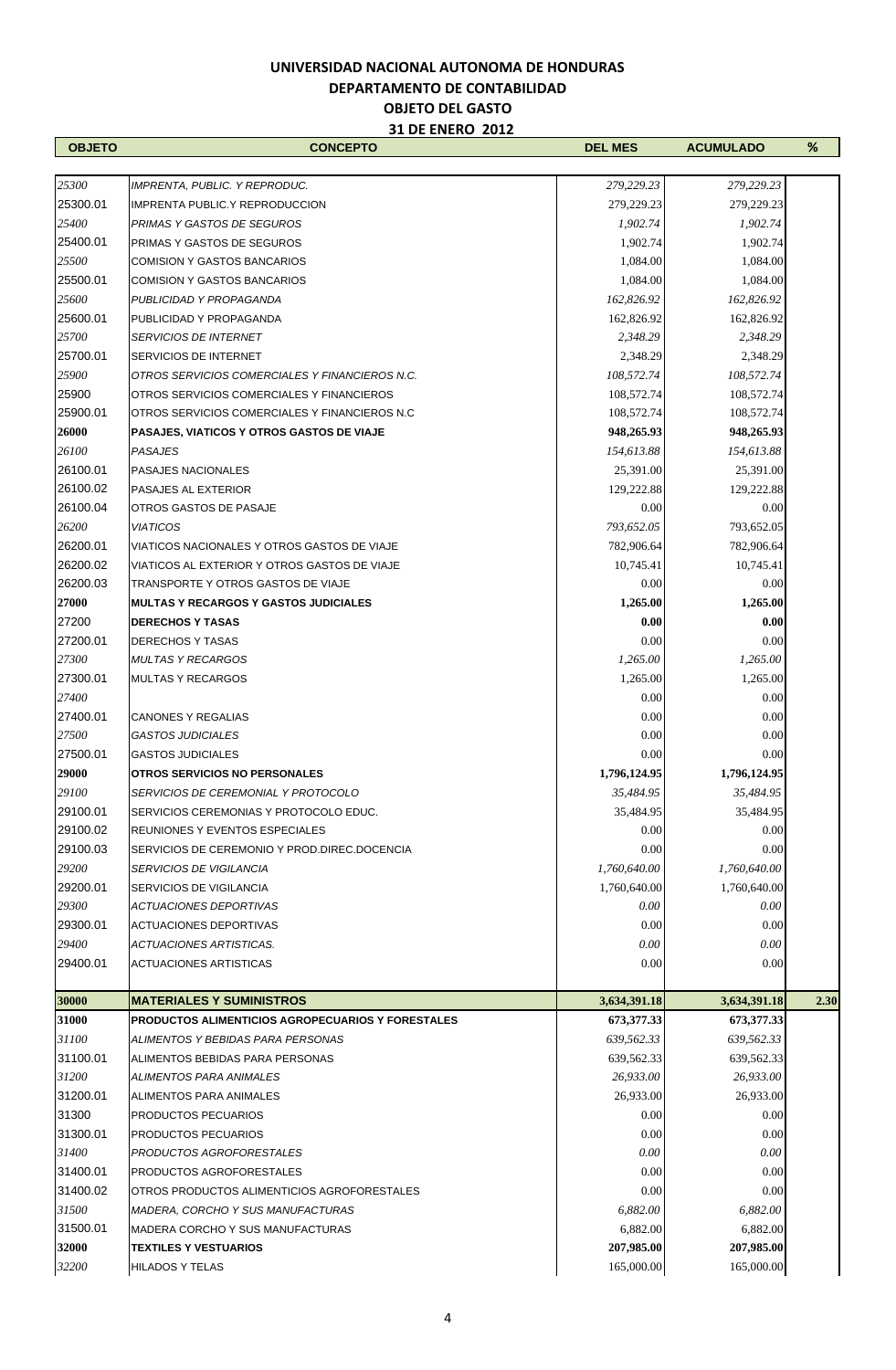| <b>OBJETO</b> | <b>CONCEPTO</b>                                      | <b>DEL MES</b> | <b>ACUMULADO</b> | % |
|---------------|------------------------------------------------------|----------------|------------------|---|
|               |                                                      |                |                  |   |
| 32100.01      | <b>HILADOS Y TELAS</b>                               | 165,000.00     | 165,000.00       |   |
| 32200         | CONFECCIONES TEXTILES                                | 13,800.00      | 13,800.00        |   |
| 32200.01      | CONFECCIONES TEXTILES,                               | 13,800.00      | 13,800.00        |   |
| 32300         | <b>ACABADOS Y TEXTILES</b>                           | 29,185.00      | 29,185.00        |   |
| 32300.01      | PRENDA DE VESTIR                                     | 29,185.00      | 29,185.00        |   |
| 32300.02      | <b>ACABADOS Y TEXTILES</b>                           | 0.00           | 0.00             |   |
| 32300.03      | OTROS TEXTILES Y VESTUARIOS                          | 0.00           | 0.00             |   |
| 32400         | CALZADO                                              | 0.00           | 0.00             |   |
| 32400.01      | <b>CALZADOS</b>                                      | 0.00           | 0.00             |   |
| 33000         | <b>PRODUCTOS DE PAPEL, CARTON E IMPRESOS</b>         | 978,660.79     | 978,660.79       |   |
| 33100         | PAPEL DE ESCRITORIO Y CARTON                         | 141,930.99     | 141,930.99       |   |
| 33100         | PAPEL DE ESCRITORIO                                  | 141,930.99     | 141,930.99       |   |
| 33100.01      | PAPEL DE ESCRITORIO                                  | 141,930.99     | 141,930.99       |   |
| 33200         | PAPEL PARA COMPUTACION                               | 0.00           | $0.00\,$         |   |
| 33200.01      | PAPEL DE COMPUTACION                                 | 0.00           | 0.00             |   |
| 33300         | PRODUCTOS DE ARTES GRAFICAS                          | 109,257.77     | 109,257.77       |   |
| 33300.01      | PRODUCTOS DE ARTES GRAFICAS                          | 109,257.77     | 109,257.77       |   |
| 33400         | PRODUCTOS DE PAPEL Y CARTON                          | 208,211.40     | 208,211.40       |   |
| 33400.01      | PRODUCTOS DE PAPEL Y CARTON                          | 208,211.40     | 208,211.40       |   |
| 33400.02      | OTROS PRODUCTOS DE PAPEL CARTON                      | 0.00           | 0.00             |   |
| 33500         | LIBROS, REVISTAS Y PERIODICOS                        | 89,900.00      | 89,900.00        |   |
| 33500.01      | LIBROS REVISTAS Y PERIODICOS                         | 89,900.00      | 89,900.00        |   |
| 33500.02      | FORTALECIMIENTO DE LAS BIBLIOTECAS (PLAN DE REFORMA) | 0.00           | 0.00             |   |
| 33600         | TEXTOS DE ENSEÑANZA                                  | 429,360.63     | 429,360.63       |   |
| 33600.01      | TEXTOS DE ENSEÑANZA LIBRERÍA                         | 43,998.00      | 43,998.00        |   |
| 33600.02      | PROGAMA COMPRA LIBROS                                | 385,362.63     | 385,362.63       |   |
| 33600.04      | TEXTOS DE ENSEÑANZA                                  | 0.00           | 0.00             |   |
| 33700         | <b>ESPECIES TIMBRADAS Y VALORES</b>                  | 0.00           | 0.00             |   |
| 33700.01      | ESPECIES TIMBRADAS Y VALORES                         | 0.00           | 0.00             |   |
| 34000         | <b>CUEROS, PIELES Y SUS PRODUCTOS</b>                | 8,700.00       | 8,700.00         |   |
| 34200         | <b>ARTICULOS DE CUERO</b>                            | 0.00           | 0.00             |   |
| 34200.01      | ARTICULOS DE CUERO                                   | 0.00           | 0.00             |   |
| 34300         | ARTICULOS DE CAUCHO                                  | 0.00           | 0.00             |   |
| 34300.01      | <b>ARTICULOS DE CAUCHO</b>                           | 0.00           | 0.00             |   |
| 34300.02      | OTROS PRODUCTOS DE CUERO Y CAUCHO                    | 0.00           | 0.00             |   |
| 34400         |                                                      | 8,700.00       | 8,700.00         |   |
| 34400.01      | <b>LLANTAS Y NEUMATICOS</b>                          | 8,700.00       | 8,700.00         |   |
| 35000         | PRODUCTOS QUIMICOS, COMBUSTIBLES Y LUBRICANTES       | 474,270.13     | 474,270.13       |   |
| 35100         | ELEMENTOS Y COMPUESTOS QUIMICOS                      | 153,004.81     | 153,004.81       |   |
| 35100         | PRODUCTOS QUIMICOS,                                  | 153,004.81     | 153,004.81       |   |
| 35100.01      | ELEMENTOS Y COMPUESTOS QUIMICOS                      | 153,004.81     | 153,004.81       |   |
| 35200         | PRODUCTOS FARMACEUTICOS Y MEDICINALES                | 67,186.85      | 67,186.85        |   |
| 35200         | PRODUCTOS FARMACEUTICOS                              | 67,186.85      | 67,186.85        |   |
| 35200.01      | PRODUCTOS FARMACEUTICO Y MEDICINALES                 | 2,486.85       | 2,486.85         |   |
| 35200.02      | PRODUCTOS FARMACEUTICO Y MED.(PLAN DE REFORMA)       | 64,700.00      | 64,700.00        |   |
| 35200.03      | PRODUC.FARMAC.Y MEDIC.(COM.HIGIENE Y SEG.)           | 0.00           | 0.00             |   |
| 35300         | ABONOS Y FERTILIZANTES                               | 40,000.00      | 40,000.00        |   |
| 35300.01      | <b>ABONOS Y FERTILIZANTES</b>                        | 40,000.00      | 40,000.00        |   |
| 35400         | <b>INSECTICIDAS, FUMIGANTES Y OTROS</b>              | 180.00         | 180.00           |   |
| 35400.01      | INSECTICIDAS FUMIGANTES Y OTROS                      | 180.00         | 180.00           |   |
| 35500         | TINTES, PINTURAS Y COLORANTES                        | 7,920.93       | 7,920.93         |   |
| 35500.01      | TINTES, PINTURAS Y LUBRICANTES                       | 7,920.93       | 7,920.93         |   |
| 35600         | COMBUSTIBLES Y LUBRICANTES                           | 123,062.99     | 123,062.99       |   |
| 35610.01      | GASOLINA                                             | 6,017.39       | 6,017.39         |   |
| 35620.01      | <b>DIESEL</b>                                        | 117,045.60     | 117,045.60       |   |
| 35630.01      | <b>KEROSEN</b>                                       | 0.00           | 0.00             |   |
| 35640.01      | <b>LPG</b>                                           | 0.00           | 0.00             |   |
| 35650.01      | ACEITE Y GRASAS LUBRICANTES                          | 0.00           | 0.00             |   |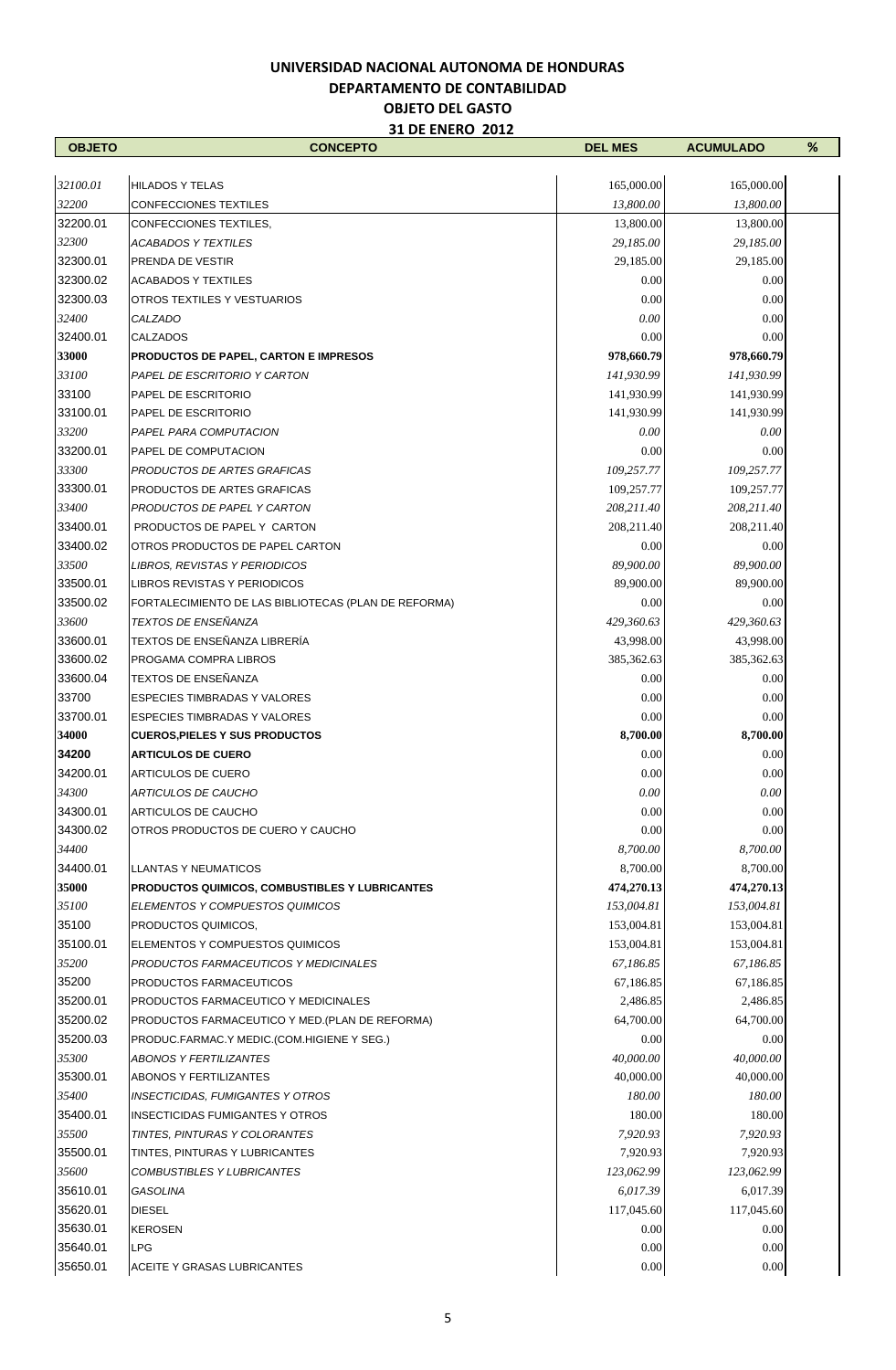| <b>OBJETO</b> | <b>CONCEPTO</b>                                    | <b>DEL MES</b> | <b>ACUMULADO</b> | % |
|---------------|----------------------------------------------------|----------------|------------------|---|
|               |                                                    |                |                  |   |
| 35700         | PRODUCTOS VETERINARIOS                             | 0.00           | 0.00             |   |
| 35700.01      | PRODUCTOS VETERINARIOS                             | 0.00           | 0.00             |   |
| 35800         | PRODUCTOS DE MATERIAL PLASTICO                     | 43,969.25      | 43,969.25        |   |
| 35800.01      | PRODUCTOS DE MATERIAL PLASTICO.                    | 43,969.25      | 43,969.25        |   |
| 35900         | OTROS PRODUCTOS QUIMICOS N.C.                      | 38,945.30      | 38,945.30        |   |
| 35900         | OTROS PRODUCTOS QUIMICOS                           | 38,945.30      | 38,945.30        |   |
| 35900.01      | OTROS PRODUCTOS QUIMICOS                           | 38,945.30      | 38,945.30        |   |
| 36000         | <b>PRODUCTOS METALICOS</b>                         | 64,636.75      | 64,636.75        |   |
| 36100         | PRODUCTOS FERROSOS                                 | 4,020.00       | 4,020.00         |   |
| 36100         | PRODUCTOS METALICOS                                | 4,020.00       | 4,020.00         |   |
| 36100.01      | PRODUCTOS FERROSOS                                 | 4,020.00       | 4,020.00         |   |
| 36200         | PRODUCTOS NO FERROSOS                              | 0.00           | 0.00             |   |
| 36200.01      | PRODUCTOS NO FERROSOS                              | 0.00           | 0.00             |   |
| 36300         | ESTRUCTURAS METALICAS ACABADAS                     | 7,660.58       | 7,660.58         |   |
| 36300.01      | ESTRUCTURAS METALICAS ACABADAS                     | 7,660.58       | 7,660.58         |   |
| 36400         | <b>HERRAMIENTAS MENORES</b>                        | 12,260.05      | 12,260.05        |   |
| 36400.01      | <b>HERRAMIENTAS MENORES</b>                        | 12,260.05      | 12,260.05        |   |
| 36500         | <b>MATERIAL DE GUERRA Y SEGURIDAD</b>              | 0.00           | 0.00             |   |
| 36500.01      | MATERIAL DE SEGURIDAD                              | 0.00           | 0.00             |   |
| 36900         | OTROS PRODUCTOS METALICOS N.C.                     | 40,696.12      | 40,696.12        |   |
| 36900         | OTROS PRODUCTOS METALICOS                          | 40,696.12      | 40,696.12        |   |
| 36900.01      | OTROS PRODUCTOS METALICOS N.C.                     | 2,239.17       | 2,239.17         |   |
| 36910.01      | PRODUCTOS DE HOJALATA                              | 2,376.42       | 2,376.42         |   |
| 36920.01      | <b>ACCESORIOS DE METAL</b>                         | 1,037.24       | 1,037.24         |   |
| 36930.01      | ELEMENTOS DE FERRETERIA                            | 35,043.29      | 35,043.29        |   |
| 37000         | PRODUCTOS MINERALES NO METALICOS                   | 137,674.50     | 137,674.50       |   |
| 37100         | PRODUCTOS DE ARCILLA Y CERAMICA                    | 0.00           | 0.00             |   |
| 37100.01      | PRODUCTOS DE ARCILLA Y CERAMICA                    | 0.00           | 0.00             |   |
| 37200         | PRODUCTOS DE VIDRIO                                | 93,994.32      | 93,994.32        |   |
| 37200.01      | PRODUCTOS DE VIDRIO                                | 93,994.32      | 93,994.32        |   |
| 37300         | PRODUCTOS DE LOZA Y PORCELANA                      | 0.00           | $0.00\,$         |   |
| 37300.01      | PRODUCTOS DE LOZA Y PORCELANA                      | 0.00           | 0.00             |   |
| 37400         | PRODUCTOS DE CEMENTO ASBESTO Y YESO                | 21.146.28      | 21,146.28        |   |
| 37400.01      | PRODUCTOS DE CEMENTO Y ASBESTO Y YESO              | 21,146.28      | 21,146.28        |   |
| 37500         | CEMENTO, CAL Y YESO                                | 22,533.90      | 22,533.90        |   |
| 37500.01      | <b>CEMENTO CAL Y YESO</b>                          | 22,533.90      | 22,533.90        |   |
| 37900         | OTROS PRODUCTOS MINERALES NO METALICOS N.C.        | 0.00           | 0.00             |   |
| 37900         | OTROS PRODUCTOS DE MINERALES NO METALICOS.         | 0.00           | 0.00             |   |
| 37900.01      | OTROS PRODUCTOS DE MINERALES NO METALICOS          | 0.00           | 0.00             |   |
| 38000         | <b>MINERALES</b>                                   | 6,423.05       | 6,423.05         |   |
| 38400         | PIEDRA ARCILLA Y ARENA                             | 6,423.05       | 6,423.05         |   |
| 38400.01      | PIEDRA ARCILLA Y ARENA                             | 6,423.05       | 6,423.05         |   |
| 38500         | OTROS MINERALES                                    | 0.00           | $0.00\,$         |   |
| 38500.01      | OTROS MINERALES.                                   | 0.00           | 0.00             |   |
| 38900         | DIVERSOS MATERIALES MINERALES NO METALICOS         | 0.00           | 0.00             |   |
| 38900         | DIVERSOS MINERALES NO METALICOS N.C                | 0.00           | 0.00             |   |
| 38900.01      | DIVERSOS MINERALES NO METALICOS                    | 0.00           | 0.00             |   |
| 39000         | <b>OTROS MATERIALES Y SUMINISTROS</b>              | 1,082,663.63   | 1,082,663.63     |   |
| 39100         | ELEMENTOS DE LIMPIEZA                              | 54,002.60      | 54,002.60        |   |
| 39100.01      | ELEMENTOS DE LIMPIEZA                              | 54,002.60      | 54,002.60        |   |
| 39200         | UTILES DE ESCRITORIO, OFICINA Y ENZEÑANZA          | 277,330.33     | 277,330.33       |   |
| 39200.01      | UTILES DE ESCRITORIO, OFICINA Y ENSEÑANZA          | 277,330.33     | 277,330.33       |   |
| 39300         | UTILES Y MATERIALES ELECTRICOS                     | 145,368.50     | 145,368.50       |   |
| 39300.01      | UTILES Y MATERIALES ELECTRICOS                     | 145,368.50     | 145,368.50       |   |
| 39400         | UTENCILIOS DE COCINA Y COMEDOR                     | 19,829.28      | 19,829.28        |   |
| 39400.01      | UTENCILIOS DE COCINA Y COMEDOR                     | 19,829.28      | 19,829.28        |   |
| 39500         | INSTRUMENTOS MENORES MEDICO-QUIRURGICO Y LABORAT.  | 8,000.00       | 8,000.00         |   |
| 39500         | INSTRUMENTAL MEDICO-QUIRURGICO MENOR Y DE LABORAT. | 8,000.00       | 8,000.00         |   |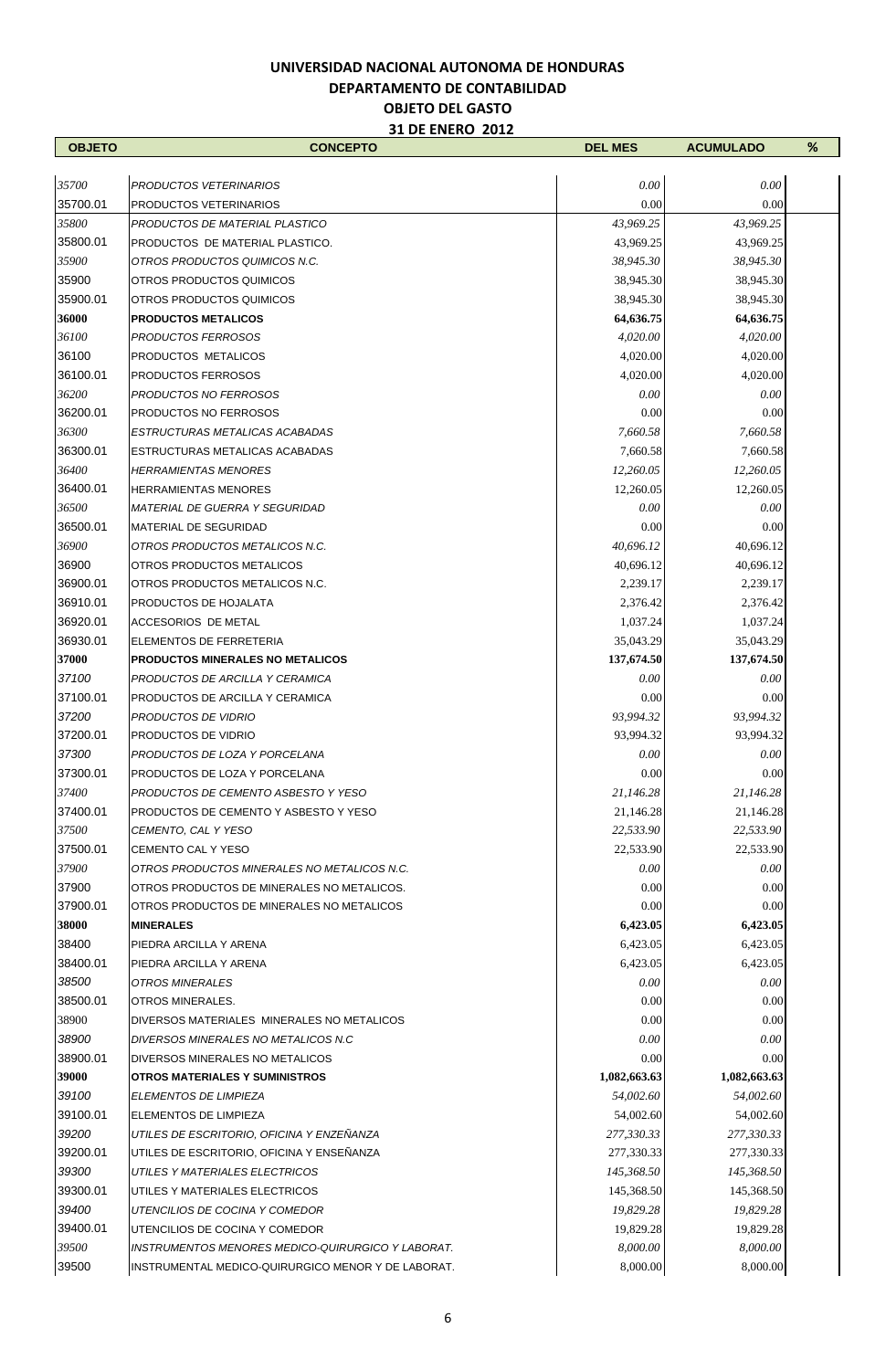| 8,000.00<br>8,000.00<br>UTILES MENORES MEDICOS QUIRURGICOS Y LABORAT.<br>39500.02<br>0.00<br>0.00<br>UT. MENORES MEDICOS QUIRUR (PLAN REFORMA))<br>39600<br>578,132.92<br>578,132.92<br>OTROS REPUESTOS Y ACCESORIOS<br>39600<br>OTROS REPUESTOS Y ACCERSORIOS MENORES<br>578,132.92<br>578,132.92<br>39600.01<br>578,132.92<br>578,132.92<br><b>RESPUESTOS Y ACCESORIOS</b><br>39800<br>0.00<br>0.00<br>ARTICULOS PARA DEPORTES Y RECREATIVOS<br>39800.01<br>0.00<br>0.00<br>ARTICULOS PARA DEPORTES Y RECREATIVOS<br>39900<br>0.00<br>0.00<br><b>PRODUCTOS SANITARIOS</b><br>0.00<br>0.00<br>OTROS MATERIALES Y SUMINIRTROS N.C.<br>0.00<br>0.00<br>OTROS MATERIALES Y SUMINISTROS<br><b>BIENES CAPITALIZABLES</b><br>13,415,580.73<br>13,415,580.73<br>8.48<br><b>BIENES PREEXISTENTES</b><br>3,747,427.51<br>0.00<br>0.00<br><b>TIERRAS Y TERRENOS</b><br>3,747,427.51<br>0.00<br>PARA CONSTRUCCION DE BIENES EN DOMINIO PRIVADO<br>0.00<br>0.00<br>PARA CONSTRUCCION DE BIENES EN DOMINIO PRIVADO<br>0.00<br>EDIFICIOS E INSTALACIONES<br>3,747,427.51<br>3,747,427.51<br>EDIFICIOS E INSTALACIONES<br>3,747,427.51<br>3,747,427.51<br><b>MAQUINARIA Y EQUIPO</b><br>4,387,259.44<br>3,637,128.68<br><b>EQUIPO DE OFICINA Y MUEBLES</b><br>2,957,761.12<br>2,957,761.12<br>EQUIPO DE OFICINA Y MUEBLES<br>2,957,761.12<br>2,957,761.12<br>0.00<br>0.00<br><b>MAQUINARIA Y EQUIPO DE PRODUCCION</b><br>MAQUINARIA Y EQUIPO DE PRODUCCION<br>0.00<br>0.00<br>128,480.00<br>128,480.00<br>EQUIPO DE TRANSPORTE, TRACCION Y ELEVACION<br>EQUIPO DE TRANSPORTE, TRACCION Y ELEVACION<br>128,480.00<br>128,480.00<br>EQUIPO DE LABORATORIO<br>54,616.62<br>54,616.62<br><b>EQUIPO DE LABORATORIO</b><br>54,616.62<br>54,616.62<br>EQUIPO DE COMUNICACIÓN Y SEÑALAMIENTO<br>101,043.00<br>101,043.00<br>EQUIPO DE COMUNICACIÓN Y SEÑALAMIENTO<br>101,043.00<br>101,043.00<br>EQUIPOS PARA COMPUTACION<br>395,227.94<br>395,227.94<br>EQUIPO DE COMPUTACIÓN<br>395,227.94<br>395,227.94<br>750,130.76<br>750,130.76<br><b>MUEBLES Y EQUIPOS EDUCACIONALES</b><br><b>MUEBLES Y EQUIPO EDUCACIONALES</b><br>750,130.76<br>750,130.76<br>42800<br>0.00<br>0.00<br><b>HERRAMIENTAS Y RESPUESTOS MAYORES</b><br>42800.01<br>0.00<br>0.00<br><b>HERRAMIENTAS Y RESPUESTOS MAYORES</b><br>0.00<br>0.00<br><b>SEMOVIENTES</b><br>0.00<br><b>SEMOVIENTES</b><br>0.00<br>45100<br>0.00<br>0.00<br><b>ACTIVOS INTANGIBLES</b><br>45100.01<br>0.00<br>0.00<br>APLICACIONES INFORMATICAS<br>47100<br><b>CONSTRUCCIONES</b><br>5,280,893.78<br>5,280,893.78<br>47100.01<br>CONSTRUCCIONES MEJORAS DE BIENES NACIONALES EN DOMINIO PRIVADO<br>5,280,893.78<br>5,280,893.78<br><b>TRANSFERENCIAS</b><br>0.97<br>1,529,666.98<br>1,529,666.98<br>51000<br>1,529,666.98<br>1,529,666.98<br>TRANSFERENCIAS CORRIENTES AL SECTOR PRIVADO<br>51210<br>1,528,666.98<br><b>BECAS</b><br>1,528,666.98<br>51200.01<br>AYUDA A MEDICOS RESIDENTES.<br>0.00<br>0.00<br>51200.02<br>0.00<br>0.00<br>BECAS ESTUDIANTES DE PREGRADO (PLAN REFORMA)<br>51200.04<br>0.00<br>0.00<br>BECAS CONVENIO MINISTERIO SALUD - IHSS-UNAH<br>51200.05<br>0.00<br>0.00<br>BECAS DE ACTUALIZACION Y CAPACITACION DOCENTE<br>51200.06<br>0.00<br>0.00<br><b>BECAS EXCELENCIA ACADEMICA</b><br>0.00<br>BECAS PARA HIJOS DE LOS TRABAJADORES<br>0.00 | <b>OBJETO</b> | <b>CONCEPTO</b> | <b>DEL MES</b> | <b>ACUMULADO</b> | % |
|----------------------------------------------------------------------------------------------------------------------------------------------------------------------------------------------------------------------------------------------------------------------------------------------------------------------------------------------------------------------------------------------------------------------------------------------------------------------------------------------------------------------------------------------------------------------------------------------------------------------------------------------------------------------------------------------------------------------------------------------------------------------------------------------------------------------------------------------------------------------------------------------------------------------------------------------------------------------------------------------------------------------------------------------------------------------------------------------------------------------------------------------------------------------------------------------------------------------------------------------------------------------------------------------------------------------------------------------------------------------------------------------------------------------------------------------------------------------------------------------------------------------------------------------------------------------------------------------------------------------------------------------------------------------------------------------------------------------------------------------------------------------------------------------------------------------------------------------------------------------------------------------------------------------------------------------------------------------------------------------------------------------------------------------------------------------------------------------------------------------------------------------------------------------------------------------------------------------------------------------------------------------------------------------------------------------------------------------------------------------------------------------------------------------------------------------------------------------------------------------------------------------------------------------------------------------------------------------------------------------------------------------------------------------------------------------------------------------------------------------------------------------------------------------------------------------------------------------------------------------------------------------------------------------------------------------------------------------------------------------------------------------------------------------------------------------------------------------------------------------------------------------------------------------------------------------------------------------------------------------------------------------------------------------------|---------------|-----------------|----------------|------------------|---|
|                                                                                                                                                                                                                                                                                                                                                                                                                                                                                                                                                                                                                                                                                                                                                                                                                                                                                                                                                                                                                                                                                                                                                                                                                                                                                                                                                                                                                                                                                                                                                                                                                                                                                                                                                                                                                                                                                                                                                                                                                                                                                                                                                                                                                                                                                                                                                                                                                                                                                                                                                                                                                                                                                                                                                                                                                                                                                                                                                                                                                                                                                                                                                                                                                                                                                                    |               |                 |                |                  |   |
|                                                                                                                                                                                                                                                                                                                                                                                                                                                                                                                                                                                                                                                                                                                                                                                                                                                                                                                                                                                                                                                                                                                                                                                                                                                                                                                                                                                                                                                                                                                                                                                                                                                                                                                                                                                                                                                                                                                                                                                                                                                                                                                                                                                                                                                                                                                                                                                                                                                                                                                                                                                                                                                                                                                                                                                                                                                                                                                                                                                                                                                                                                                                                                                                                                                                                                    | 39500.01      |                 |                |                  |   |
|                                                                                                                                                                                                                                                                                                                                                                                                                                                                                                                                                                                                                                                                                                                                                                                                                                                                                                                                                                                                                                                                                                                                                                                                                                                                                                                                                                                                                                                                                                                                                                                                                                                                                                                                                                                                                                                                                                                                                                                                                                                                                                                                                                                                                                                                                                                                                                                                                                                                                                                                                                                                                                                                                                                                                                                                                                                                                                                                                                                                                                                                                                                                                                                                                                                                                                    |               |                 |                |                  |   |
|                                                                                                                                                                                                                                                                                                                                                                                                                                                                                                                                                                                                                                                                                                                                                                                                                                                                                                                                                                                                                                                                                                                                                                                                                                                                                                                                                                                                                                                                                                                                                                                                                                                                                                                                                                                                                                                                                                                                                                                                                                                                                                                                                                                                                                                                                                                                                                                                                                                                                                                                                                                                                                                                                                                                                                                                                                                                                                                                                                                                                                                                                                                                                                                                                                                                                                    |               |                 |                |                  |   |
|                                                                                                                                                                                                                                                                                                                                                                                                                                                                                                                                                                                                                                                                                                                                                                                                                                                                                                                                                                                                                                                                                                                                                                                                                                                                                                                                                                                                                                                                                                                                                                                                                                                                                                                                                                                                                                                                                                                                                                                                                                                                                                                                                                                                                                                                                                                                                                                                                                                                                                                                                                                                                                                                                                                                                                                                                                                                                                                                                                                                                                                                                                                                                                                                                                                                                                    |               |                 |                |                  |   |
|                                                                                                                                                                                                                                                                                                                                                                                                                                                                                                                                                                                                                                                                                                                                                                                                                                                                                                                                                                                                                                                                                                                                                                                                                                                                                                                                                                                                                                                                                                                                                                                                                                                                                                                                                                                                                                                                                                                                                                                                                                                                                                                                                                                                                                                                                                                                                                                                                                                                                                                                                                                                                                                                                                                                                                                                                                                                                                                                                                                                                                                                                                                                                                                                                                                                                                    |               |                 |                |                  |   |
|                                                                                                                                                                                                                                                                                                                                                                                                                                                                                                                                                                                                                                                                                                                                                                                                                                                                                                                                                                                                                                                                                                                                                                                                                                                                                                                                                                                                                                                                                                                                                                                                                                                                                                                                                                                                                                                                                                                                                                                                                                                                                                                                                                                                                                                                                                                                                                                                                                                                                                                                                                                                                                                                                                                                                                                                                                                                                                                                                                                                                                                                                                                                                                                                                                                                                                    |               |                 |                |                  |   |
|                                                                                                                                                                                                                                                                                                                                                                                                                                                                                                                                                                                                                                                                                                                                                                                                                                                                                                                                                                                                                                                                                                                                                                                                                                                                                                                                                                                                                                                                                                                                                                                                                                                                                                                                                                                                                                                                                                                                                                                                                                                                                                                                                                                                                                                                                                                                                                                                                                                                                                                                                                                                                                                                                                                                                                                                                                                                                                                                                                                                                                                                                                                                                                                                                                                                                                    |               |                 |                |                  |   |
|                                                                                                                                                                                                                                                                                                                                                                                                                                                                                                                                                                                                                                                                                                                                                                                                                                                                                                                                                                                                                                                                                                                                                                                                                                                                                                                                                                                                                                                                                                                                                                                                                                                                                                                                                                                                                                                                                                                                                                                                                                                                                                                                                                                                                                                                                                                                                                                                                                                                                                                                                                                                                                                                                                                                                                                                                                                                                                                                                                                                                                                                                                                                                                                                                                                                                                    | 39900         |                 |                |                  |   |
|                                                                                                                                                                                                                                                                                                                                                                                                                                                                                                                                                                                                                                                                                                                                                                                                                                                                                                                                                                                                                                                                                                                                                                                                                                                                                                                                                                                                                                                                                                                                                                                                                                                                                                                                                                                                                                                                                                                                                                                                                                                                                                                                                                                                                                                                                                                                                                                                                                                                                                                                                                                                                                                                                                                                                                                                                                                                                                                                                                                                                                                                                                                                                                                                                                                                                                    | 39900.01      |                 |                |                  |   |
|                                                                                                                                                                                                                                                                                                                                                                                                                                                                                                                                                                                                                                                                                                                                                                                                                                                                                                                                                                                                                                                                                                                                                                                                                                                                                                                                                                                                                                                                                                                                                                                                                                                                                                                                                                                                                                                                                                                                                                                                                                                                                                                                                                                                                                                                                                                                                                                                                                                                                                                                                                                                                                                                                                                                                                                                                                                                                                                                                                                                                                                                                                                                                                                                                                                                                                    |               |                 |                |                  |   |
|                                                                                                                                                                                                                                                                                                                                                                                                                                                                                                                                                                                                                                                                                                                                                                                                                                                                                                                                                                                                                                                                                                                                                                                                                                                                                                                                                                                                                                                                                                                                                                                                                                                                                                                                                                                                                                                                                                                                                                                                                                                                                                                                                                                                                                                                                                                                                                                                                                                                                                                                                                                                                                                                                                                                                                                                                                                                                                                                                                                                                                                                                                                                                                                                                                                                                                    | 40000         |                 |                |                  |   |
|                                                                                                                                                                                                                                                                                                                                                                                                                                                                                                                                                                                                                                                                                                                                                                                                                                                                                                                                                                                                                                                                                                                                                                                                                                                                                                                                                                                                                                                                                                                                                                                                                                                                                                                                                                                                                                                                                                                                                                                                                                                                                                                                                                                                                                                                                                                                                                                                                                                                                                                                                                                                                                                                                                                                                                                                                                                                                                                                                                                                                                                                                                                                                                                                                                                                                                    | 41000         |                 |                |                  |   |
|                                                                                                                                                                                                                                                                                                                                                                                                                                                                                                                                                                                                                                                                                                                                                                                                                                                                                                                                                                                                                                                                                                                                                                                                                                                                                                                                                                                                                                                                                                                                                                                                                                                                                                                                                                                                                                                                                                                                                                                                                                                                                                                                                                                                                                                                                                                                                                                                                                                                                                                                                                                                                                                                                                                                                                                                                                                                                                                                                                                                                                                                                                                                                                                                                                                                                                    | 41100         |                 |                |                  |   |
|                                                                                                                                                                                                                                                                                                                                                                                                                                                                                                                                                                                                                                                                                                                                                                                                                                                                                                                                                                                                                                                                                                                                                                                                                                                                                                                                                                                                                                                                                                                                                                                                                                                                                                                                                                                                                                                                                                                                                                                                                                                                                                                                                                                                                                                                                                                                                                                                                                                                                                                                                                                                                                                                                                                                                                                                                                                                                                                                                                                                                                                                                                                                                                                                                                                                                                    | 41110         |                 |                |                  |   |
|                                                                                                                                                                                                                                                                                                                                                                                                                                                                                                                                                                                                                                                                                                                                                                                                                                                                                                                                                                                                                                                                                                                                                                                                                                                                                                                                                                                                                                                                                                                                                                                                                                                                                                                                                                                                                                                                                                                                                                                                                                                                                                                                                                                                                                                                                                                                                                                                                                                                                                                                                                                                                                                                                                                                                                                                                                                                                                                                                                                                                                                                                                                                                                                                                                                                                                    | 41110.01      |                 |                |                  |   |
|                                                                                                                                                                                                                                                                                                                                                                                                                                                                                                                                                                                                                                                                                                                                                                                                                                                                                                                                                                                                                                                                                                                                                                                                                                                                                                                                                                                                                                                                                                                                                                                                                                                                                                                                                                                                                                                                                                                                                                                                                                                                                                                                                                                                                                                                                                                                                                                                                                                                                                                                                                                                                                                                                                                                                                                                                                                                                                                                                                                                                                                                                                                                                                                                                                                                                                    | 41200         |                 |                |                  |   |
|                                                                                                                                                                                                                                                                                                                                                                                                                                                                                                                                                                                                                                                                                                                                                                                                                                                                                                                                                                                                                                                                                                                                                                                                                                                                                                                                                                                                                                                                                                                                                                                                                                                                                                                                                                                                                                                                                                                                                                                                                                                                                                                                                                                                                                                                                                                                                                                                                                                                                                                                                                                                                                                                                                                                                                                                                                                                                                                                                                                                                                                                                                                                                                                                                                                                                                    | 41200.01      |                 |                |                  |   |
|                                                                                                                                                                                                                                                                                                                                                                                                                                                                                                                                                                                                                                                                                                                                                                                                                                                                                                                                                                                                                                                                                                                                                                                                                                                                                                                                                                                                                                                                                                                                                                                                                                                                                                                                                                                                                                                                                                                                                                                                                                                                                                                                                                                                                                                                                                                                                                                                                                                                                                                                                                                                                                                                                                                                                                                                                                                                                                                                                                                                                                                                                                                                                                                                                                                                                                    | 42000         |                 |                |                  |   |
|                                                                                                                                                                                                                                                                                                                                                                                                                                                                                                                                                                                                                                                                                                                                                                                                                                                                                                                                                                                                                                                                                                                                                                                                                                                                                                                                                                                                                                                                                                                                                                                                                                                                                                                                                                                                                                                                                                                                                                                                                                                                                                                                                                                                                                                                                                                                                                                                                                                                                                                                                                                                                                                                                                                                                                                                                                                                                                                                                                                                                                                                                                                                                                                                                                                                                                    | 42100         |                 |                |                  |   |
|                                                                                                                                                                                                                                                                                                                                                                                                                                                                                                                                                                                                                                                                                                                                                                                                                                                                                                                                                                                                                                                                                                                                                                                                                                                                                                                                                                                                                                                                                                                                                                                                                                                                                                                                                                                                                                                                                                                                                                                                                                                                                                                                                                                                                                                                                                                                                                                                                                                                                                                                                                                                                                                                                                                                                                                                                                                                                                                                                                                                                                                                                                                                                                                                                                                                                                    | 42100.01      |                 |                |                  |   |
|                                                                                                                                                                                                                                                                                                                                                                                                                                                                                                                                                                                                                                                                                                                                                                                                                                                                                                                                                                                                                                                                                                                                                                                                                                                                                                                                                                                                                                                                                                                                                                                                                                                                                                                                                                                                                                                                                                                                                                                                                                                                                                                                                                                                                                                                                                                                                                                                                                                                                                                                                                                                                                                                                                                                                                                                                                                                                                                                                                                                                                                                                                                                                                                                                                                                                                    | 42200         |                 |                |                  |   |
|                                                                                                                                                                                                                                                                                                                                                                                                                                                                                                                                                                                                                                                                                                                                                                                                                                                                                                                                                                                                                                                                                                                                                                                                                                                                                                                                                                                                                                                                                                                                                                                                                                                                                                                                                                                                                                                                                                                                                                                                                                                                                                                                                                                                                                                                                                                                                                                                                                                                                                                                                                                                                                                                                                                                                                                                                                                                                                                                                                                                                                                                                                                                                                                                                                                                                                    | 42200.01      |                 |                |                  |   |
|                                                                                                                                                                                                                                                                                                                                                                                                                                                                                                                                                                                                                                                                                                                                                                                                                                                                                                                                                                                                                                                                                                                                                                                                                                                                                                                                                                                                                                                                                                                                                                                                                                                                                                                                                                                                                                                                                                                                                                                                                                                                                                                                                                                                                                                                                                                                                                                                                                                                                                                                                                                                                                                                                                                                                                                                                                                                                                                                                                                                                                                                                                                                                                                                                                                                                                    | 42300         |                 |                |                  |   |
|                                                                                                                                                                                                                                                                                                                                                                                                                                                                                                                                                                                                                                                                                                                                                                                                                                                                                                                                                                                                                                                                                                                                                                                                                                                                                                                                                                                                                                                                                                                                                                                                                                                                                                                                                                                                                                                                                                                                                                                                                                                                                                                                                                                                                                                                                                                                                                                                                                                                                                                                                                                                                                                                                                                                                                                                                                                                                                                                                                                                                                                                                                                                                                                                                                                                                                    | 42300.01      |                 |                |                  |   |
|                                                                                                                                                                                                                                                                                                                                                                                                                                                                                                                                                                                                                                                                                                                                                                                                                                                                                                                                                                                                                                                                                                                                                                                                                                                                                                                                                                                                                                                                                                                                                                                                                                                                                                                                                                                                                                                                                                                                                                                                                                                                                                                                                                                                                                                                                                                                                                                                                                                                                                                                                                                                                                                                                                                                                                                                                                                                                                                                                                                                                                                                                                                                                                                                                                                                                                    | 42400         |                 |                |                  |   |
|                                                                                                                                                                                                                                                                                                                                                                                                                                                                                                                                                                                                                                                                                                                                                                                                                                                                                                                                                                                                                                                                                                                                                                                                                                                                                                                                                                                                                                                                                                                                                                                                                                                                                                                                                                                                                                                                                                                                                                                                                                                                                                                                                                                                                                                                                                                                                                                                                                                                                                                                                                                                                                                                                                                                                                                                                                                                                                                                                                                                                                                                                                                                                                                                                                                                                                    | 42400.01      |                 |                |                  |   |
|                                                                                                                                                                                                                                                                                                                                                                                                                                                                                                                                                                                                                                                                                                                                                                                                                                                                                                                                                                                                                                                                                                                                                                                                                                                                                                                                                                                                                                                                                                                                                                                                                                                                                                                                                                                                                                                                                                                                                                                                                                                                                                                                                                                                                                                                                                                                                                                                                                                                                                                                                                                                                                                                                                                                                                                                                                                                                                                                                                                                                                                                                                                                                                                                                                                                                                    | 42500         |                 |                |                  |   |
|                                                                                                                                                                                                                                                                                                                                                                                                                                                                                                                                                                                                                                                                                                                                                                                                                                                                                                                                                                                                                                                                                                                                                                                                                                                                                                                                                                                                                                                                                                                                                                                                                                                                                                                                                                                                                                                                                                                                                                                                                                                                                                                                                                                                                                                                                                                                                                                                                                                                                                                                                                                                                                                                                                                                                                                                                                                                                                                                                                                                                                                                                                                                                                                                                                                                                                    | 42500.01      |                 |                |                  |   |
|                                                                                                                                                                                                                                                                                                                                                                                                                                                                                                                                                                                                                                                                                                                                                                                                                                                                                                                                                                                                                                                                                                                                                                                                                                                                                                                                                                                                                                                                                                                                                                                                                                                                                                                                                                                                                                                                                                                                                                                                                                                                                                                                                                                                                                                                                                                                                                                                                                                                                                                                                                                                                                                                                                                                                                                                                                                                                                                                                                                                                                                                                                                                                                                                                                                                                                    | 42600         |                 |                |                  |   |
|                                                                                                                                                                                                                                                                                                                                                                                                                                                                                                                                                                                                                                                                                                                                                                                                                                                                                                                                                                                                                                                                                                                                                                                                                                                                                                                                                                                                                                                                                                                                                                                                                                                                                                                                                                                                                                                                                                                                                                                                                                                                                                                                                                                                                                                                                                                                                                                                                                                                                                                                                                                                                                                                                                                                                                                                                                                                                                                                                                                                                                                                                                                                                                                                                                                                                                    | 42600.01      |                 |                |                  |   |
|                                                                                                                                                                                                                                                                                                                                                                                                                                                                                                                                                                                                                                                                                                                                                                                                                                                                                                                                                                                                                                                                                                                                                                                                                                                                                                                                                                                                                                                                                                                                                                                                                                                                                                                                                                                                                                                                                                                                                                                                                                                                                                                                                                                                                                                                                                                                                                                                                                                                                                                                                                                                                                                                                                                                                                                                                                                                                                                                                                                                                                                                                                                                                                                                                                                                                                    | 42700         |                 |                |                  |   |
|                                                                                                                                                                                                                                                                                                                                                                                                                                                                                                                                                                                                                                                                                                                                                                                                                                                                                                                                                                                                                                                                                                                                                                                                                                                                                                                                                                                                                                                                                                                                                                                                                                                                                                                                                                                                                                                                                                                                                                                                                                                                                                                                                                                                                                                                                                                                                                                                                                                                                                                                                                                                                                                                                                                                                                                                                                                                                                                                                                                                                                                                                                                                                                                                                                                                                                    | 42700.01      |                 |                |                  |   |
|                                                                                                                                                                                                                                                                                                                                                                                                                                                                                                                                                                                                                                                                                                                                                                                                                                                                                                                                                                                                                                                                                                                                                                                                                                                                                                                                                                                                                                                                                                                                                                                                                                                                                                                                                                                                                                                                                                                                                                                                                                                                                                                                                                                                                                                                                                                                                                                                                                                                                                                                                                                                                                                                                                                                                                                                                                                                                                                                                                                                                                                                                                                                                                                                                                                                                                    |               |                 |                |                  |   |
|                                                                                                                                                                                                                                                                                                                                                                                                                                                                                                                                                                                                                                                                                                                                                                                                                                                                                                                                                                                                                                                                                                                                                                                                                                                                                                                                                                                                                                                                                                                                                                                                                                                                                                                                                                                                                                                                                                                                                                                                                                                                                                                                                                                                                                                                                                                                                                                                                                                                                                                                                                                                                                                                                                                                                                                                                                                                                                                                                                                                                                                                                                                                                                                                                                                                                                    |               |                 |                |                  |   |
|                                                                                                                                                                                                                                                                                                                                                                                                                                                                                                                                                                                                                                                                                                                                                                                                                                                                                                                                                                                                                                                                                                                                                                                                                                                                                                                                                                                                                                                                                                                                                                                                                                                                                                                                                                                                                                                                                                                                                                                                                                                                                                                                                                                                                                                                                                                                                                                                                                                                                                                                                                                                                                                                                                                                                                                                                                                                                                                                                                                                                                                                                                                                                                                                                                                                                                    | 44000         |                 |                |                  |   |
|                                                                                                                                                                                                                                                                                                                                                                                                                                                                                                                                                                                                                                                                                                                                                                                                                                                                                                                                                                                                                                                                                                                                                                                                                                                                                                                                                                                                                                                                                                                                                                                                                                                                                                                                                                                                                                                                                                                                                                                                                                                                                                                                                                                                                                                                                                                                                                                                                                                                                                                                                                                                                                                                                                                                                                                                                                                                                                                                                                                                                                                                                                                                                                                                                                                                                                    | 44000.01      |                 |                |                  |   |
|                                                                                                                                                                                                                                                                                                                                                                                                                                                                                                                                                                                                                                                                                                                                                                                                                                                                                                                                                                                                                                                                                                                                                                                                                                                                                                                                                                                                                                                                                                                                                                                                                                                                                                                                                                                                                                                                                                                                                                                                                                                                                                                                                                                                                                                                                                                                                                                                                                                                                                                                                                                                                                                                                                                                                                                                                                                                                                                                                                                                                                                                                                                                                                                                                                                                                                    |               |                 |                |                  |   |
|                                                                                                                                                                                                                                                                                                                                                                                                                                                                                                                                                                                                                                                                                                                                                                                                                                                                                                                                                                                                                                                                                                                                                                                                                                                                                                                                                                                                                                                                                                                                                                                                                                                                                                                                                                                                                                                                                                                                                                                                                                                                                                                                                                                                                                                                                                                                                                                                                                                                                                                                                                                                                                                                                                                                                                                                                                                                                                                                                                                                                                                                                                                                                                                                                                                                                                    |               |                 |                |                  |   |
|                                                                                                                                                                                                                                                                                                                                                                                                                                                                                                                                                                                                                                                                                                                                                                                                                                                                                                                                                                                                                                                                                                                                                                                                                                                                                                                                                                                                                                                                                                                                                                                                                                                                                                                                                                                                                                                                                                                                                                                                                                                                                                                                                                                                                                                                                                                                                                                                                                                                                                                                                                                                                                                                                                                                                                                                                                                                                                                                                                                                                                                                                                                                                                                                                                                                                                    |               |                 |                |                  |   |
|                                                                                                                                                                                                                                                                                                                                                                                                                                                                                                                                                                                                                                                                                                                                                                                                                                                                                                                                                                                                                                                                                                                                                                                                                                                                                                                                                                                                                                                                                                                                                                                                                                                                                                                                                                                                                                                                                                                                                                                                                                                                                                                                                                                                                                                                                                                                                                                                                                                                                                                                                                                                                                                                                                                                                                                                                                                                                                                                                                                                                                                                                                                                                                                                                                                                                                    |               |                 |                |                  |   |
|                                                                                                                                                                                                                                                                                                                                                                                                                                                                                                                                                                                                                                                                                                                                                                                                                                                                                                                                                                                                                                                                                                                                                                                                                                                                                                                                                                                                                                                                                                                                                                                                                                                                                                                                                                                                                                                                                                                                                                                                                                                                                                                                                                                                                                                                                                                                                                                                                                                                                                                                                                                                                                                                                                                                                                                                                                                                                                                                                                                                                                                                                                                                                                                                                                                                                                    |               |                 |                |                  |   |
|                                                                                                                                                                                                                                                                                                                                                                                                                                                                                                                                                                                                                                                                                                                                                                                                                                                                                                                                                                                                                                                                                                                                                                                                                                                                                                                                                                                                                                                                                                                                                                                                                                                                                                                                                                                                                                                                                                                                                                                                                                                                                                                                                                                                                                                                                                                                                                                                                                                                                                                                                                                                                                                                                                                                                                                                                                                                                                                                                                                                                                                                                                                                                                                                                                                                                                    | 50000         |                 |                |                  |   |
|                                                                                                                                                                                                                                                                                                                                                                                                                                                                                                                                                                                                                                                                                                                                                                                                                                                                                                                                                                                                                                                                                                                                                                                                                                                                                                                                                                                                                                                                                                                                                                                                                                                                                                                                                                                                                                                                                                                                                                                                                                                                                                                                                                                                                                                                                                                                                                                                                                                                                                                                                                                                                                                                                                                                                                                                                                                                                                                                                                                                                                                                                                                                                                                                                                                                                                    |               |                 |                |                  |   |
|                                                                                                                                                                                                                                                                                                                                                                                                                                                                                                                                                                                                                                                                                                                                                                                                                                                                                                                                                                                                                                                                                                                                                                                                                                                                                                                                                                                                                                                                                                                                                                                                                                                                                                                                                                                                                                                                                                                                                                                                                                                                                                                                                                                                                                                                                                                                                                                                                                                                                                                                                                                                                                                                                                                                                                                                                                                                                                                                                                                                                                                                                                                                                                                                                                                                                                    |               |                 |                |                  |   |
|                                                                                                                                                                                                                                                                                                                                                                                                                                                                                                                                                                                                                                                                                                                                                                                                                                                                                                                                                                                                                                                                                                                                                                                                                                                                                                                                                                                                                                                                                                                                                                                                                                                                                                                                                                                                                                                                                                                                                                                                                                                                                                                                                                                                                                                                                                                                                                                                                                                                                                                                                                                                                                                                                                                                                                                                                                                                                                                                                                                                                                                                                                                                                                                                                                                                                                    |               |                 |                |                  |   |
|                                                                                                                                                                                                                                                                                                                                                                                                                                                                                                                                                                                                                                                                                                                                                                                                                                                                                                                                                                                                                                                                                                                                                                                                                                                                                                                                                                                                                                                                                                                                                                                                                                                                                                                                                                                                                                                                                                                                                                                                                                                                                                                                                                                                                                                                                                                                                                                                                                                                                                                                                                                                                                                                                                                                                                                                                                                                                                                                                                                                                                                                                                                                                                                                                                                                                                    |               |                 |                |                  |   |
|                                                                                                                                                                                                                                                                                                                                                                                                                                                                                                                                                                                                                                                                                                                                                                                                                                                                                                                                                                                                                                                                                                                                                                                                                                                                                                                                                                                                                                                                                                                                                                                                                                                                                                                                                                                                                                                                                                                                                                                                                                                                                                                                                                                                                                                                                                                                                                                                                                                                                                                                                                                                                                                                                                                                                                                                                                                                                                                                                                                                                                                                                                                                                                                                                                                                                                    |               |                 |                |                  |   |
|                                                                                                                                                                                                                                                                                                                                                                                                                                                                                                                                                                                                                                                                                                                                                                                                                                                                                                                                                                                                                                                                                                                                                                                                                                                                                                                                                                                                                                                                                                                                                                                                                                                                                                                                                                                                                                                                                                                                                                                                                                                                                                                                                                                                                                                                                                                                                                                                                                                                                                                                                                                                                                                                                                                                                                                                                                                                                                                                                                                                                                                                                                                                                                                                                                                                                                    |               |                 |                |                  |   |
|                                                                                                                                                                                                                                                                                                                                                                                                                                                                                                                                                                                                                                                                                                                                                                                                                                                                                                                                                                                                                                                                                                                                                                                                                                                                                                                                                                                                                                                                                                                                                                                                                                                                                                                                                                                                                                                                                                                                                                                                                                                                                                                                                                                                                                                                                                                                                                                                                                                                                                                                                                                                                                                                                                                                                                                                                                                                                                                                                                                                                                                                                                                                                                                                                                                                                                    |               |                 |                |                  |   |
|                                                                                                                                                                                                                                                                                                                                                                                                                                                                                                                                                                                                                                                                                                                                                                                                                                                                                                                                                                                                                                                                                                                                                                                                                                                                                                                                                                                                                                                                                                                                                                                                                                                                                                                                                                                                                                                                                                                                                                                                                                                                                                                                                                                                                                                                                                                                                                                                                                                                                                                                                                                                                                                                                                                                                                                                                                                                                                                                                                                                                                                                                                                                                                                                                                                                                                    | 51200.07      |                 |                |                  |   |
| BECAS POST GRADO ECONOMIA<br>0.00<br>0.00                                                                                                                                                                                                                                                                                                                                                                                                                                                                                                                                                                                                                                                                                                                                                                                                                                                                                                                                                                                                                                                                                                                                                                                                                                                                                                                                                                                                                                                                                                                                                                                                                                                                                                                                                                                                                                                                                                                                                                                                                                                                                                                                                                                                                                                                                                                                                                                                                                                                                                                                                                                                                                                                                                                                                                                                                                                                                                                                                                                                                                                                                                                                                                                                                                                          | 51200.08      |                 |                |                  |   |
| 0.00<br>0.00<br>BECAS POST-GRADO DE TRABAJO SOCIAL                                                                                                                                                                                                                                                                                                                                                                                                                                                                                                                                                                                                                                                                                                                                                                                                                                                                                                                                                                                                                                                                                                                                                                                                                                                                                                                                                                                                                                                                                                                                                                                                                                                                                                                                                                                                                                                                                                                                                                                                                                                                                                                                                                                                                                                                                                                                                                                                                                                                                                                                                                                                                                                                                                                                                                                                                                                                                                                                                                                                                                                                                                                                                                                                                                                 | 51200.09      |                 |                |                  |   |
| BECAS PROFESIONALIZANTES DOCENTE (PLAN DE REFORMA)<br>517,166.98<br>517,166.98                                                                                                                                                                                                                                                                                                                                                                                                                                                                                                                                                                                                                                                                                                                                                                                                                                                                                                                                                                                                                                                                                                                                                                                                                                                                                                                                                                                                                                                                                                                                                                                                                                                                                                                                                                                                                                                                                                                                                                                                                                                                                                                                                                                                                                                                                                                                                                                                                                                                                                                                                                                                                                                                                                                                                                                                                                                                                                                                                                                                                                                                                                                                                                                                                     | 51200.10      |                 |                |                  |   |
| PRESTAMO A ESTUDIANTES<br>0.00<br>0.00                                                                                                                                                                                                                                                                                                                                                                                                                                                                                                                                                                                                                                                                                                                                                                                                                                                                                                                                                                                                                                                                                                                                                                                                                                                                                                                                                                                                                                                                                                                                                                                                                                                                                                                                                                                                                                                                                                                                                                                                                                                                                                                                                                                                                                                                                                                                                                                                                                                                                                                                                                                                                                                                                                                                                                                                                                                                                                                                                                                                                                                                                                                                                                                                                                                             | 51200.12      |                 |                |                  |   |